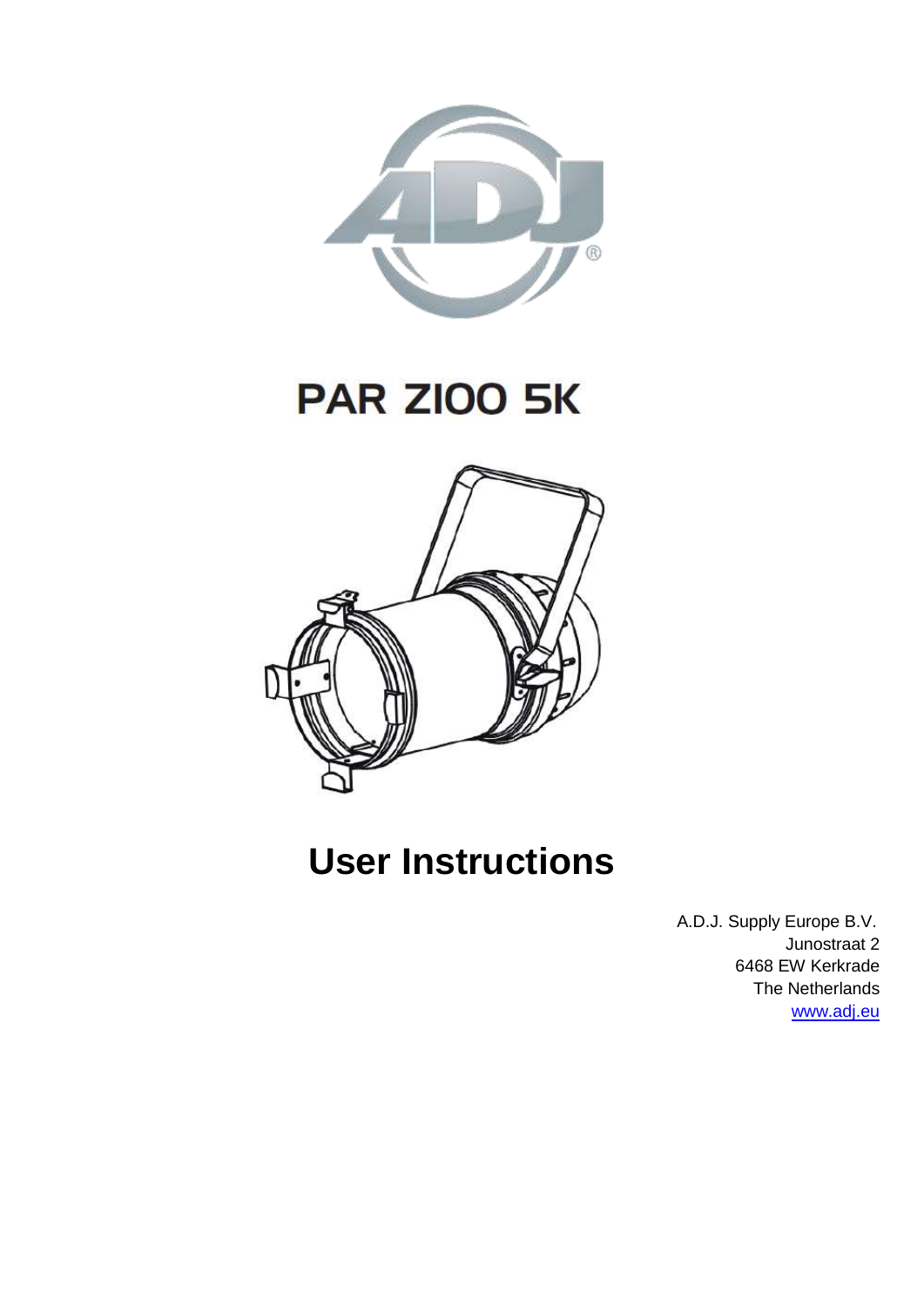**©2018 ADJ Products, LLC** all rights reserved. Information, specifications, diagrams, images, and instructions herein are subject to change without notice. ADJ Products, LLC logo and identifying product names and numbers herein are trademarks of ADJ Products, LLC. Copyright protection claimed includes all forms and matters of copyrightable materials and information now allowed by statutory or judicial law or hereinafter granted. Product names used in this document may be trademarks or registered trademarks of their respective companies and are hereby acknowledged. All non-ADJ Products, LLC brands and product names are trademarks or registered trademarks of their respective companies.

**ADJ Products, LLC** and all affiliated companies hereby disclaim any and all liabilities for property, equipment, building, and electrical damages, injuries to any persons, and direct or indirect economic loss associated with the use or reliance of any information contained within this document, and/or as a result of the improper, unsafe, unsufficient and negligent assembly, installation, rigging, and operation of this product.

#### **DOCUMENT VERSION Please check www.adj.com for the latest revision/update of this guide.**

| <b>Date</b> | <b>Document</b><br><b>Version</b> | <b>Software</b><br>Version $\geq$ | <b>DMX Channel</b><br><b>Mode</b> | <b>Notes</b>                                                                                           |
|-------------|-----------------------------------|-----------------------------------|-----------------------------------|--------------------------------------------------------------------------------------------------------|
| 09/27/17    |                                   | 1.0                               | 1/2/3                             | Initial Release                                                                                        |
| 01/02/18    | 2                                 | 1.2                               | 1/2/3/4                           | Added: RDM Protocol Support, 4 CH<br>DMX Mode, Stage 2 Dimmer Curve,<br>& Default Settings System Menu |

Europe Energy Saving Notice

Energy Saving Matters (EuP 2009/125/EC)

Saving electric energy is a key to help protecting the environment. Please turn off all electrical products when they are not in use. To avoid power consumption in idle mode, disconnect all electrical equipment from power when not in use. Thank you!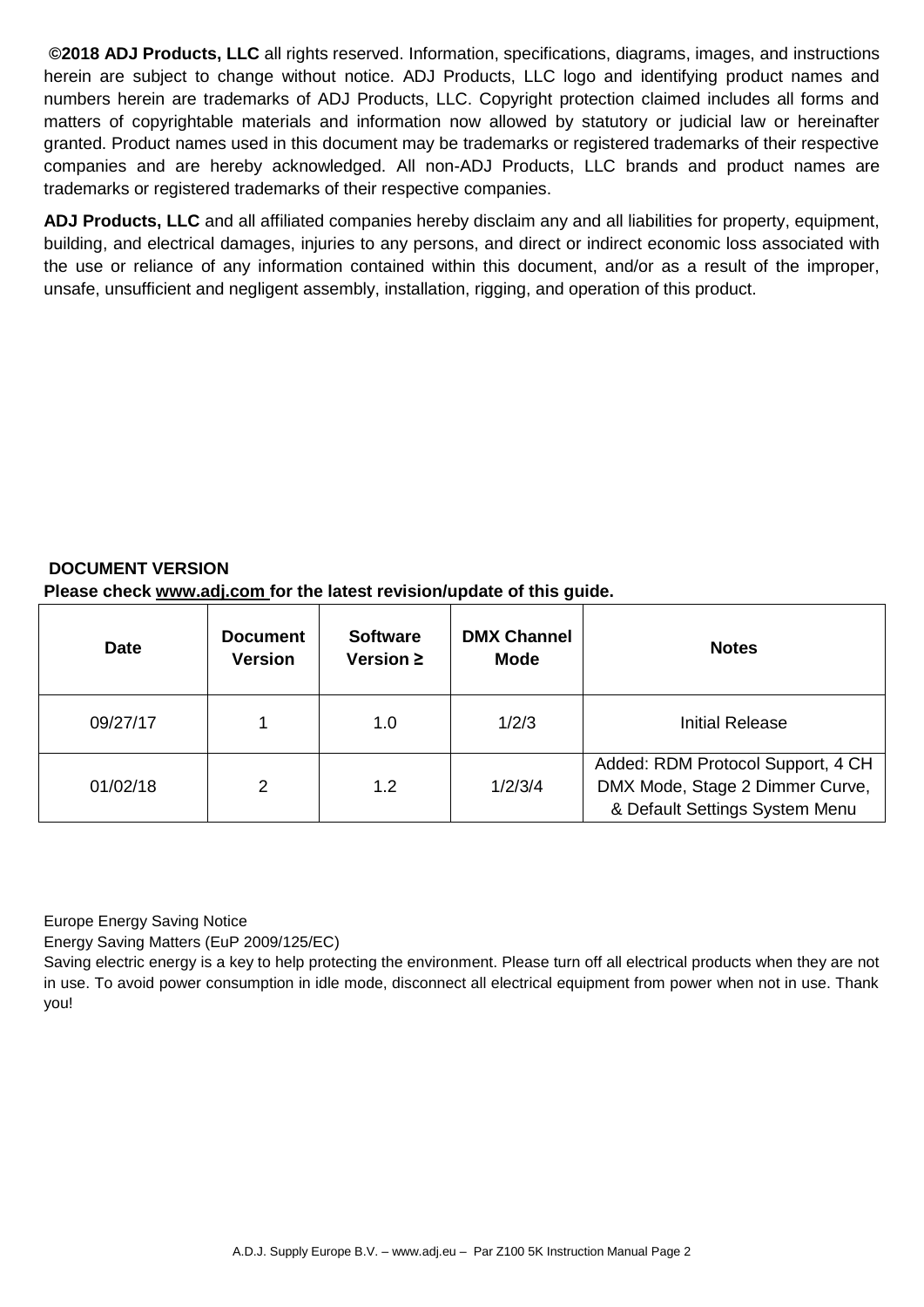### **Contents**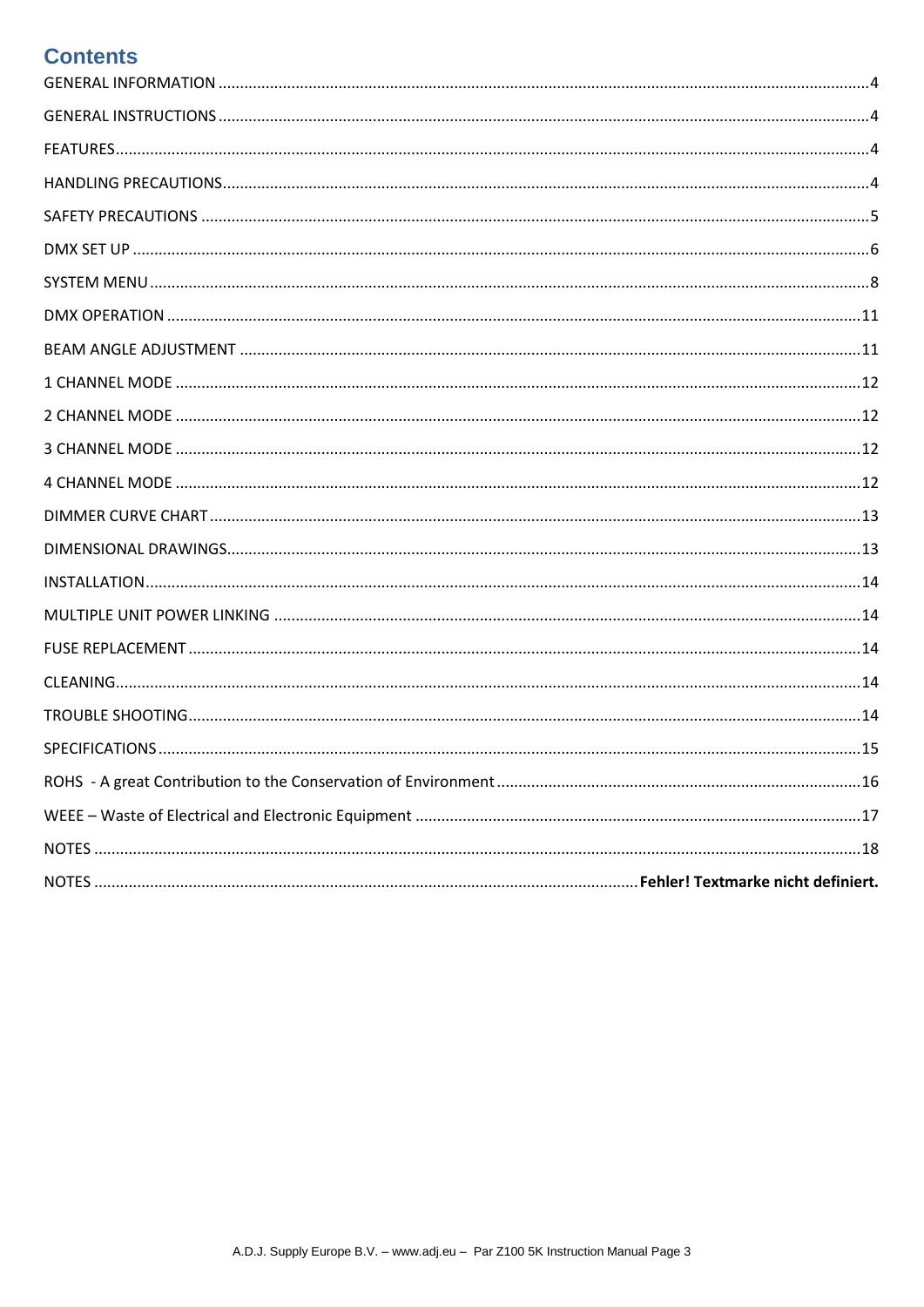#### <span id="page-3-0"></span>GENERAL INFORMATION

*Unpacking:* Thank you for purchasing the Par Z100 5K by ADJ Products, LLC. Every Par Z100 5K has been thoroughly tested and has been shipped in perfect operating condition. Carefully check the shipping carton for damage that may have occurred during shipping. If the carton appears to be damaged, carefully inspect your fixture for any damage and be sure all equipment necessary to operate the unit has arrived intact. In the event damage has been found or parts are missing, please contact our toll free customer support number for further instructions. Please do not return this unit to your dealer without contacting customer support first.

*Introduction:* The Par Z100 5K is a DMX intelligent, zooming, LED par fixture. The Par Z100 5K also operates as a stand alone fixture. This fixture is suitable for theaters, studios, retail stores, and other similar locations. *For best results use fog or special effects smoke to enhance the beams projections.*

*Customer Support:* If you encounter any problems, please contact your trusted American Audio shop. We also offer the possibility, to contact us directly: You can contact us via our website [www.adj.eu](http://www.adj.eu/) or via email: [support@adj.eu](mailto:support@adj.eu)

*Warning!* To prevent or reduce the risk of electrical shock or fire, do not expose this unit to rain or moisture. *Warning! This may cause severe eye damage. Avoid looking directly into the light source at all times!*

#### <span id="page-3-1"></span>GENERAL INSTRUCTIONS

To optimize the performance of this product, please read these operating instructions carefully to familiarize yourself with the basic operations of this unit. These instructions contain important safety information regarding the use and maintenance of this unit. Please keep this manual with the unit, for future reference.

#### <span id="page-3-2"></span>**FEATURES**

- DMX-512 Protocol Compatible (4 DMX Channel Modes: 1 Channel, 2 Channels, 3 Channels, & 4 Channels)
- 5-Pin XLR In/Out Connections
- powerCON In/Out Connections
- 6 Dimmer Curve Modes
- Digital Display for Address and Function Setting
- Gamma Correction Adjustment
- Dimming Frequency Adjustment
- Multiple Unit Power Linking (See page 14)

#### <span id="page-3-3"></span>HANDLING PRECAUTIONS

*Caution!* There are no user serviceable parts inside this unit. Do not attempt any repairs yourself, doing so will void your manufactures warranty. In the unlikely event your unit may require service please contact ADJ Products, LLC.

*During operation the housing may become extremely hot. Avoid touching the unit with bare hands while in use.*

*ADJ Products, LLC will not accept any liability for any resulting damages caused by the non-observance of this manual or any unauthorized modification to this unit.*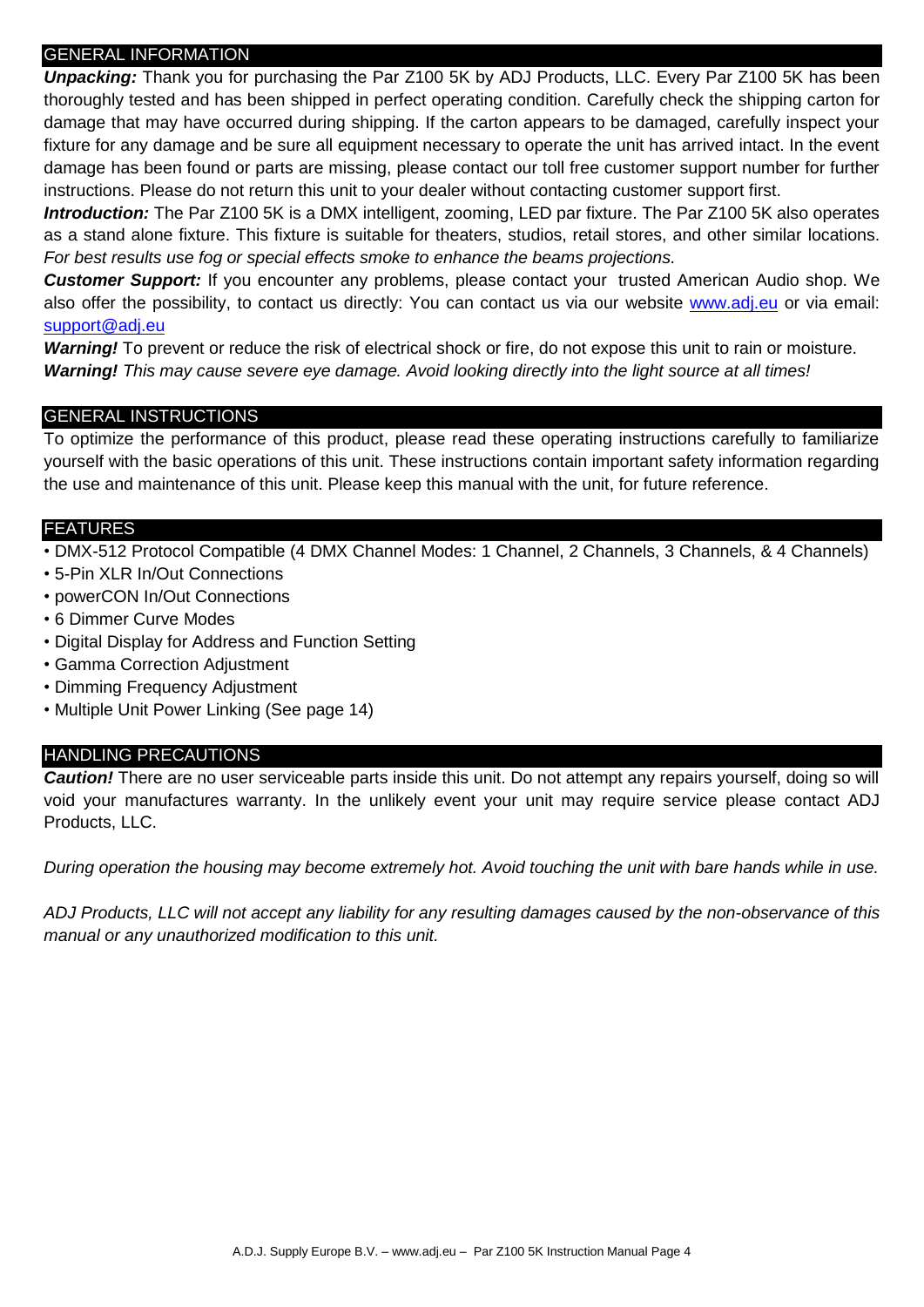#### <span id="page-4-0"></span>SAFETY PRECAUTIONS

*For Your Own Personal Safety, Please Read and Understand This Manual Completely Before You Attempt To Install Or Operate This Unit!*

• To reduce the risk of electrical shock or fire, do not expose this unit rain or moisture

• Do not spill water or other liquids into or on to your unit.

• Be sure that the local power outlet match that of the required voltage for your unit.

• Do not attempt to operate this unit if the power cord has been frayed or broken.

• Do not attempt to remove or break off the ground prong from the electrical cord. This prong is used to reduce the risk of electrical shock and fire in case of an internal short.

• Disconnect from main power before making any type of connection.

• Do not remove the cover under any conditions. There are no user serviceable parts inside.

• Never operate this unit when it's cover is removed.

• Always be sure to mount this unit in an area that will allow proper ventilation. Allow about 6" (15cm) between this device and a wall.

• Do not attempt to operate this unit, if it becomes damaged.

• This unit is intended for indoor use only, use of this product outdoors voids all warranties.

• Always mount this unit in safe and stable matter.

• Power-supply cords should be routed so that they are not likely to be walked on or pinched by items placed upon or against them, paying particular attention to cords at plugs, convenience receptacles, and the point where they exit from the appliance.

• Cleaning -The fixture should be cleaned only as recommended by the manufacturer. See page 14 for cleaning details.

• Heat -This fixture should be situated away from heat sources such as radiators, heat registers, stoves, or other appliances (including amplifiers) that produce heat.

• The fixture should be serviced by qualified service personnel when:

A. Objects have fallen, or liquid has been spilled into the appliance.

B. The appliance has been exposed to rain or water.

C. The appliance does not appear to operate normally or exhibits a marked change in performance.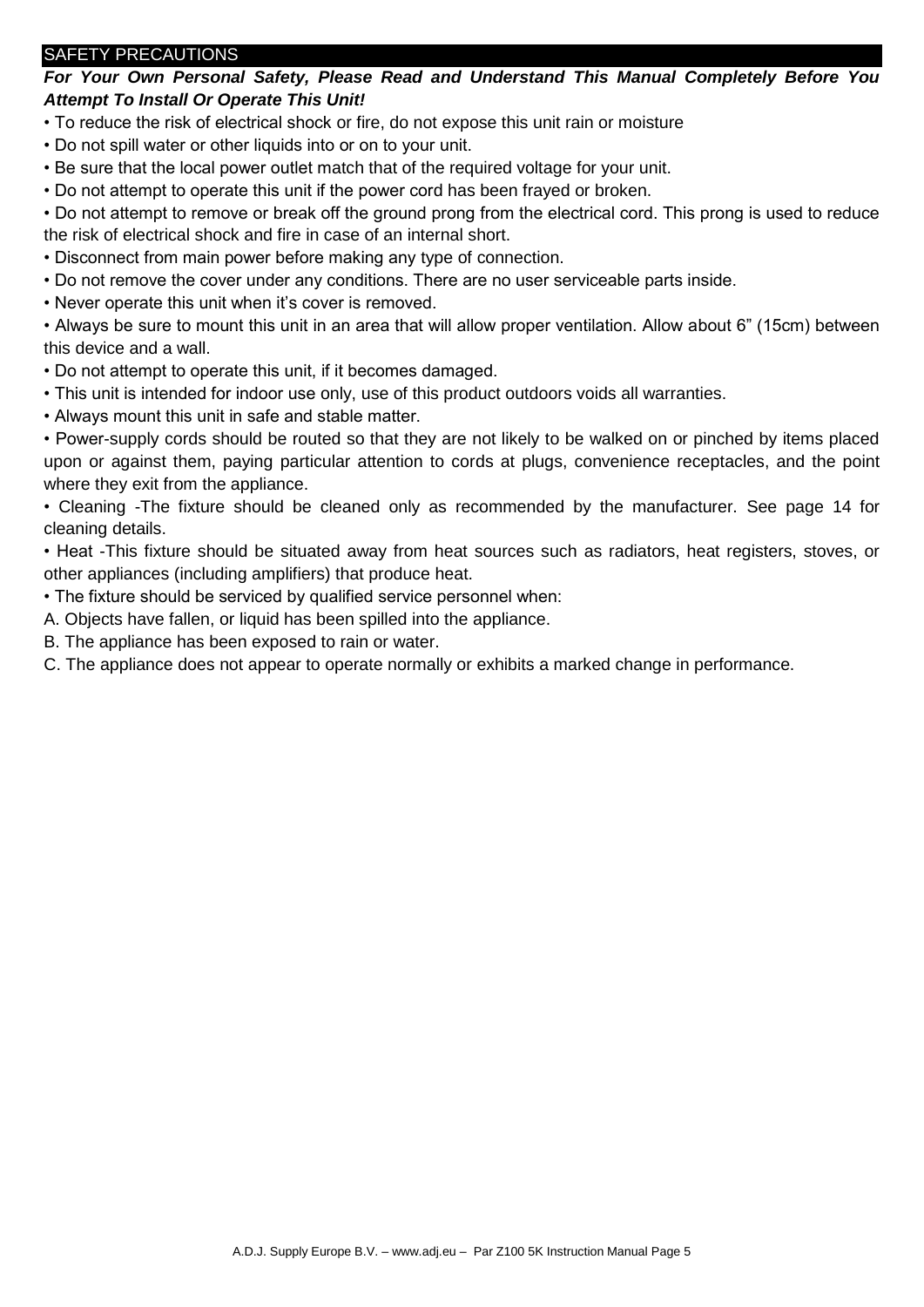#### <span id="page-5-0"></span>DMX SET UP

**Power Supply:** The ADJ Par Z100 5K contains an automatic voltage switch, which will auto sense the voltage when it is plugged into the power source. With this switch there is no need to worry about the correct power voltage, this unit can be plugged in anywhere.

**DMX-512:** *DMX is short for Digital Multiplex. This is a universal protocol used by most lighting and controller manufactures as a form of communication between intelligent fixtures and controllers.* A DMX controller sends DMX data instructions from the controller to the fixture. DMX data is sent as serial data that travels from fixture to fixture via the DATA "IN" and DATA "OUT" XLR terminals located on all DMX fixtures (most controllers only have a DATA "OUT" terminal).

**DMX Linking:** DMX is a language allowing all makes and models of different manufactures to be linked together and operate from a single controller, as long as all fixtures and the controller are DMX compliant. *To ensure proper DMX data transmission, when using several DMX fixtures try to use the shortest cable path possible. The order in which fixtures are connected in a DMX line does not influence the DMX addressing. For example; a fixture assigned a DMX address of 1 may be placed anywhere in a DMX line, at the beginning, at the end, or anywhere in the middle. Therefore, the first fixture controlled by the controller could be the last fixture in the chain. When a fixture is assigned a DMX address of 1, the DMX controller knows to send DATA assigned to address 1 to that unit, no matter where it is located in the DMX chain.*

**Data Cable (DMX Cable) Requirements (For DMX and Master/Slave Operation):** The Par Z100 5K can be controlled via DMX-512 protocol. The Par Z100 5K has four DMX channel modes; 1 channel mode, 2 channel

mode, 3 channel mode, & 4 channel mode. The DMX address is set electronically using the controls on the rear panel of the unit. Your unit and your DMX controller require an approved DMX-512 110 Ohm Data cable for data input and data output (Figure 1). We recommend Accu-Cable DMX cables. If you are making your own cables, be sure to use standard 110-120 Ohm shielded cable (This cable may be purchased at almost all professional sound and lighting stores). Your cables should be made with a male and female XLR connector on either end of the cable. Also remember that DMX cable must be daisy chained and cannot be split.



Figure 1

**Notice:** Be sure to follow figures two and three when making your own cables. Do not use the ground lug on the XLR connector. Do not connect the cable's shield conductor to the ground lug or allow the shield conductor to come in contact with the XLR's outer casing. Grounding the shield could cause a short circuit and erratic behavior.

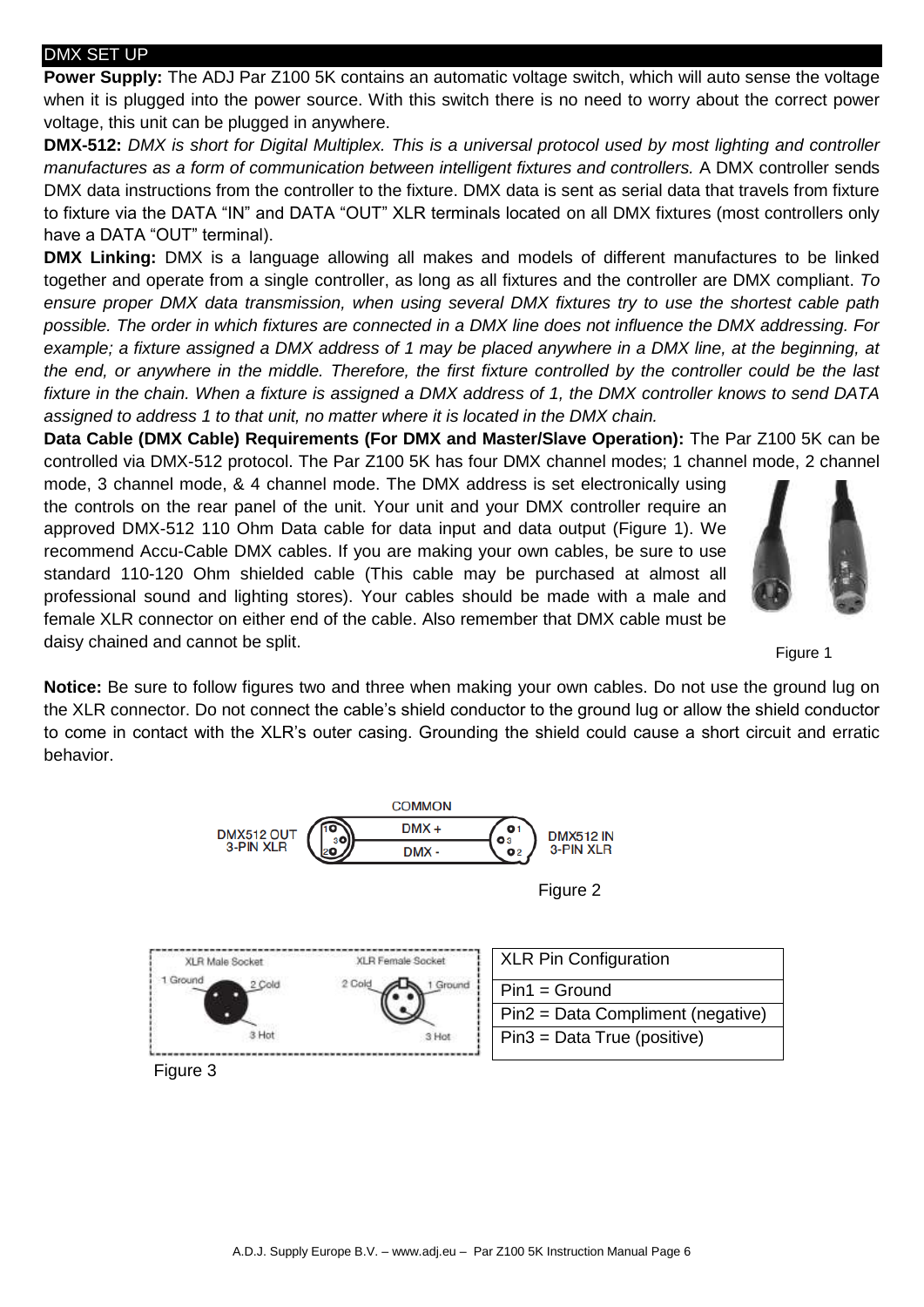#### DMX SET UP (continued)

*Special Note: Line Termination***.** When longer runs of cable are used, you may need to use a terminator on the last unit to avoid erratic behavior. A terminator is a 110-120 ohm 1/4 watt resistor which is connected between pins 2 and 3 of a male XLR connector (DATA + and DATA -). This unit is inserted in the female XLR connector of the last unit in your daisy chain to terminate the line. Using a cable terminator (ADJ part number Z-DMX/T) will decrease the possibilities of erratic behavior.



Termination reduces signal errors and avoids signal transmission problems and interference It is always advisable to connect a DMX terminal, (Resistance120 Ohm 1/4 W) between PIN 2 (DMX-) and PIN 3 (DMX +) of the last  $Figure 4$ 

**5-Pin XLR DMX Connectors.** This unit use 5-pin DMX-512 data cables for DATA transmission. 5-pin DMX fixtures may be implemented in a 3-pin DMX line. When inserting standard 5-pin data cables in to a 3-pin line a cable adaptor must be used, these adaptors are readily available at most electric stores. The chart below details a proper cable conversion.

| 3-Pin XLR to 5-Pin XLR Conversion |                        |                     |  |
|-----------------------------------|------------------------|---------------------|--|
| Conductor                         | 3-pin XLR Female (Out) | 5-pin XLR Male (In) |  |
| Ground/Shield                     | Pin 1                  | Pin 1               |  |
| Data compliment (- signal)        | Pin 2                  | Pin 2               |  |
| Data True (+ signal)              | Pin 3                  | Pin <sub>3</sub>    |  |
| Not used                          |                        | Pin 4 - Do Not Use  |  |
| Not used                          |                        | Pin 5 - Do Not Use  |  |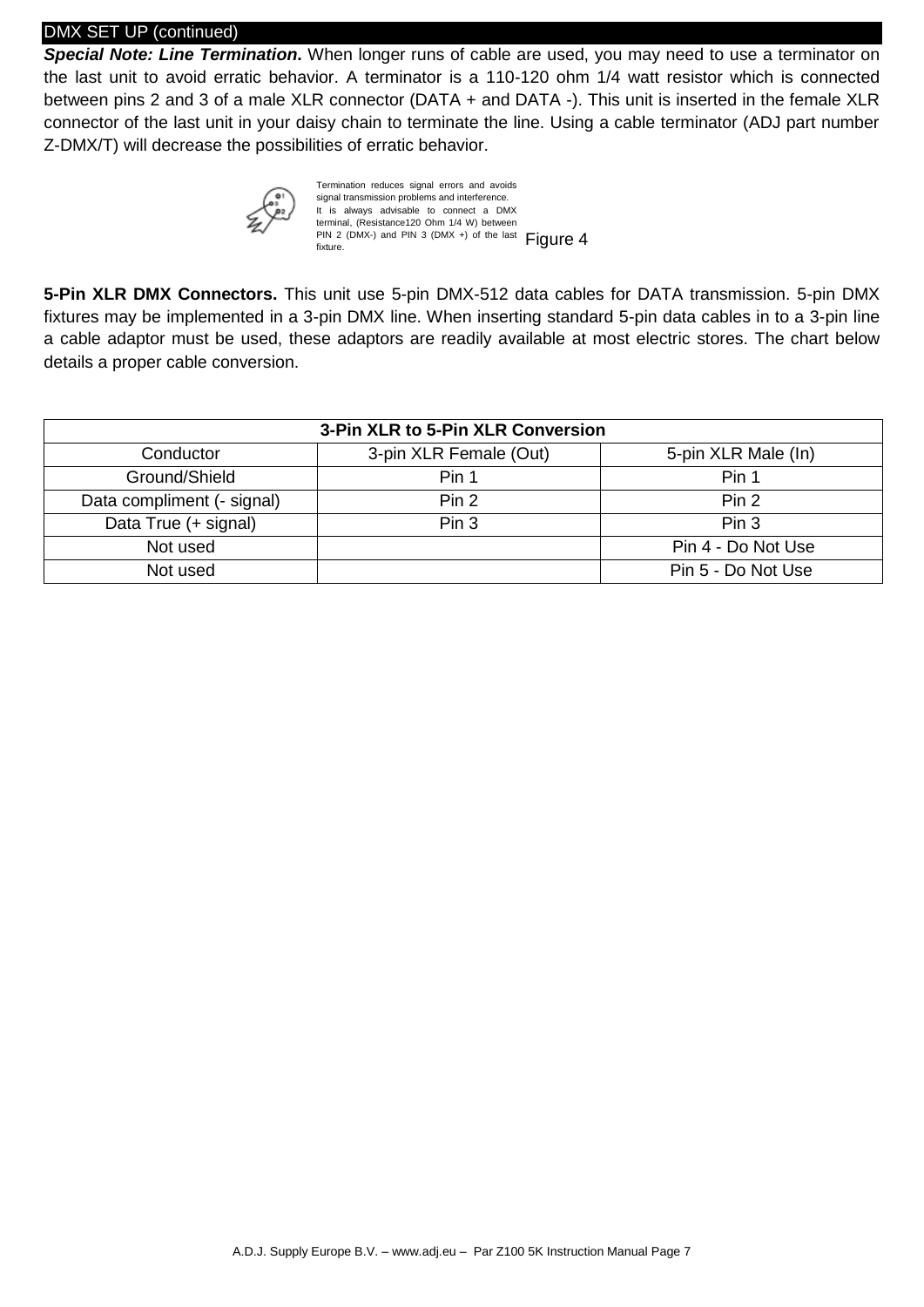#### <span id="page-7-0"></span>SYSTEM MENU

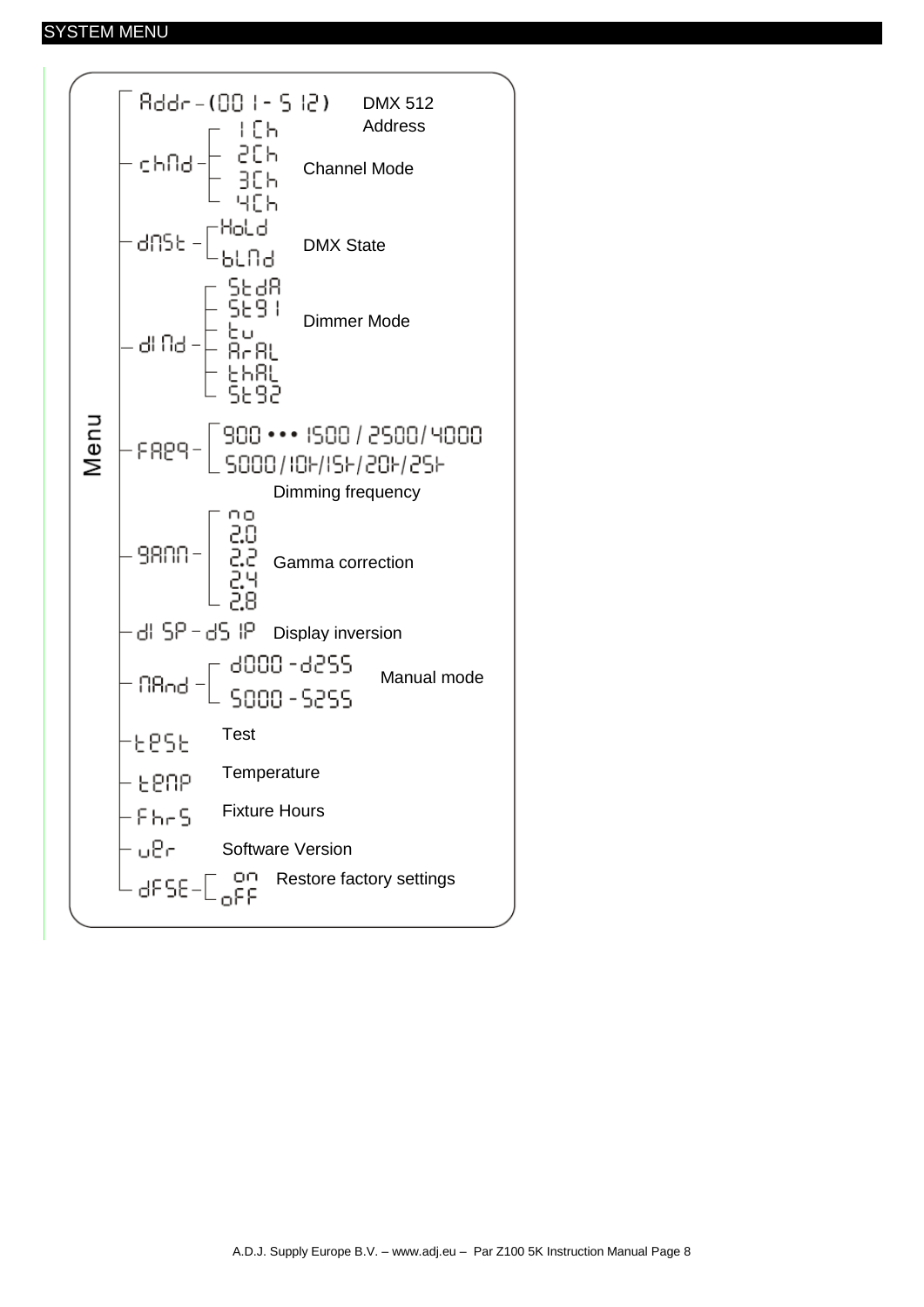#### SYSTEM MENU (continued)

*System Menu: When making adjustments press ENTER to confirm your setup then press and hold the MENU button for at least 3 seconds. To exit without making any adjustments press the MENU button. The display will lock after 30 seconds, press the MENU button for 3 seconds to unlock.* 

# **- DMX Address Setting**.

1. Press the either the MENU, UP, or DOWN buttons until **in did** r is displayed, press ENTER.

2. The current address will now be displayed and flashing. Press the UP or DOWN buttons to find your desired address. Press ENTER to set your desired DMX address.

# **- This will let select your desired DMX channel mode.**

1. Press the either the MENU button until  $\Box$  is displayed, press ENTER. The current DMX channel mode will be displayed.

2.Press the UP or DOWN buttons to find your desired DMX channel mode and press ENTER to confirm and exit.

**- This mode can be used as a precaution mode, that in case the DMX signal is lost, interrupted, or power is lost, the operating mode chosen in the setup is the running mode the fixture will go into when the DMX signal is lost. You can also set this as the operating mode you would like the unit to return to when power is applied.** 

1. Press the MENU button until **ICREE** is displayed, and either "BLND" or "HOLD" will be displayed beneath.

2. Press ENTER and the bottom choice will begin to flash. Use the UP or DOWN buttons to choose an operating mode you would like the unit to start up in when power is applied or the DMX signal is lost.

•**BLND** (Blackout) - If the DMX signal is lost or interrupted, the unit will automatically go into stand by mode. •**HOLD** - If the DMX signal is lost the fixture will stay in the last DMX setting. If power is applied and this mode is set, the unit will automatically go into the last DMX set up.

3. Press ENTER to confirm your desired set up.

# **10** This will let select your desired dimmer curve.

1. Press the MENU button until **diffel** is displayed, and press ENTER. 1 of 6 dimmer curves will be displayed. "**STDA**" (standard), "**STGE**" (stage), "**TV**" (TV), "**ARAL**" (Architectural), "**THAL**" (Theatre), or (Stage 2). See the dimmer curve chart on page 13 for more info.

2. Press the UP or DOWN buttons to find your desired dimmer curve and press ENTER to confirm and exit.

# **- With this function you can adjust the dimming frequency.**

1. Press the MENU button until **if FILE** is displayed, press ENTER.

2. Use the UP or DOWN buttons to adjust the dimming frequency between 900hz, 1000hz, 1100hz, 1200hz, 1300hz,1400hz, 1500hz, 2500hz, 4000hz, 5000hz, 10000hz, 15000hz,20000hz, or 250000hz.

3. Once you have found your desired dimming frequency press ENTER to confirm.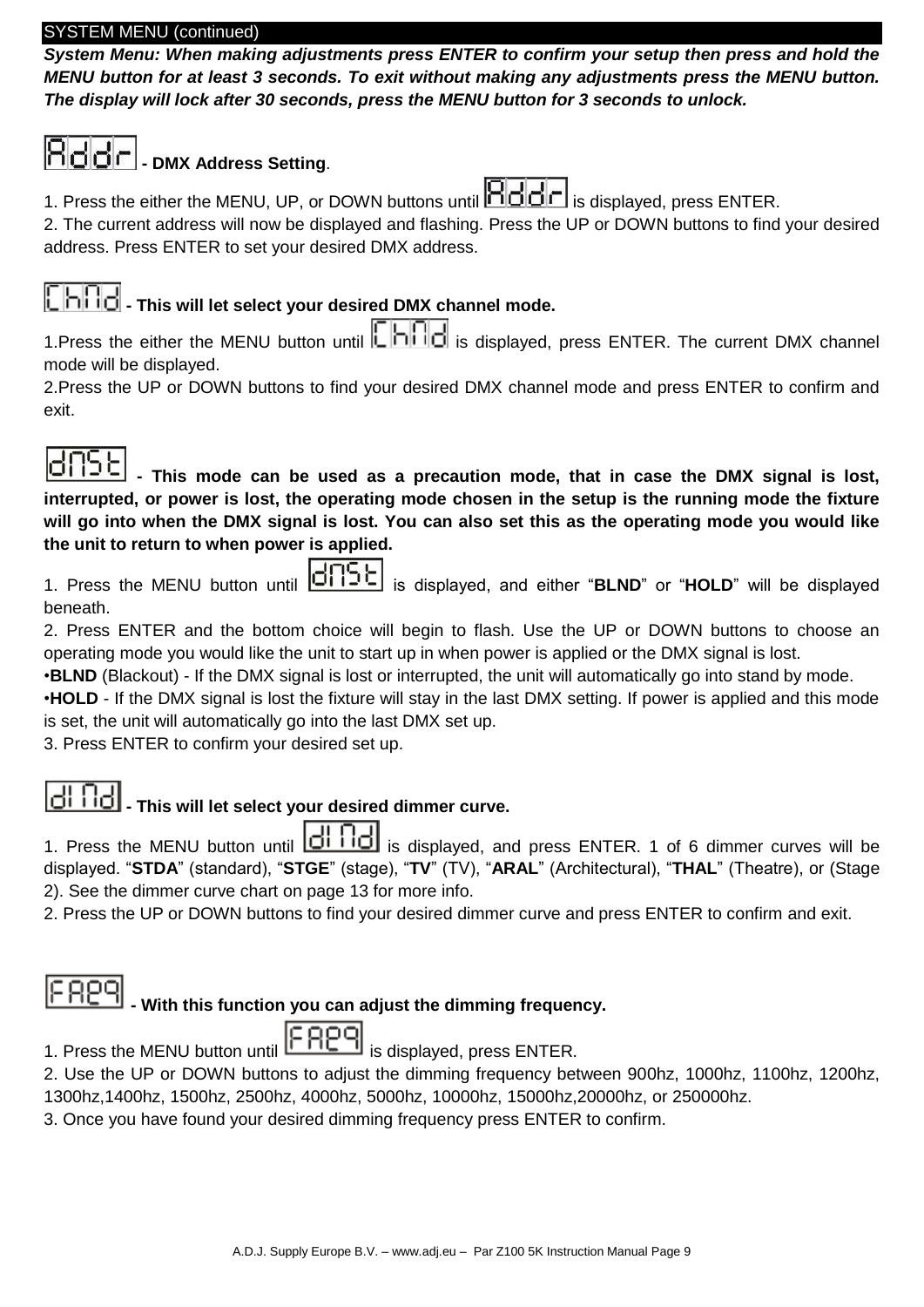#### STEM MENU (continued)

### **- In this menu you are able to make gamma corrections.**

- 1. Press the MENU button until **9RMI** is displayed, press ENTER.
- 2. Use the UP or DOWN buttons to gamma corrections.
- 3. Once you have found your desired dimming frequency press ENTER to confirm.

## **- This function will reverse the display 180º.**

- 1. Press the either the MENU button until  $\left| \frac{d}{dt} \right|$  SP is displayed, press ENTER.
- 2. Press the UP button to select "**DSIP**" to "flip" the display, or "**DISP**" to revert the display to normal.
- 3. Press ENTER to confirm.

# iitind

### **- This function will allow you to manually adjust each brightness, fine dimming, and strobing. Fine dimming and strobing are only used with 3 channel mode.**

- 1. Press the MENU button until **induce** is displayed, press ENTER.
- 2. Use the UP and DOWN buttons to scroll through the settings. Once you have found your desired function you would like to adjust press ENTER.

3. After you have pressed ENTER, use the UP and DOWN buttons to adjust the values. Once you have made your adjustments press ENTER to set them. Press the MENU button to exit.

### **- This function will run a self test program.**

- 1. Press the MENU button until  $\boxed{\begin{array}{c} \begin{array}{c} \begin{array}{c} \hline \end{array} & \begin{array}{c} \hline \end{array} \\ \hline \end{array}}$  is displayed, press ENTER.
- 2. The fixture will now run a self test. Press the MENU button to exit and quit the self test.

## **- With this function you can check the temperature of the fixture.**

- 1. Press the MENU button until  $[CEIIT]$  is displayed, press ENTER.
- 2. The fixture temperature will now be displayed. Press MENU to exit.

## **- With this function you can display the running time of the unit.**

- 1. Press the MENU button until  $\Box$   $\Box$  is displayed, press ENTER.
- 2. The running time of the fixture will now be displayed. Press MENU to exit.

# **- Use this function to display the Software version of the unit.**

- 1. Press the either the MENU button until  $\Box \Box \Box$  is displayed, press ENTER.
- 2. The display will show the software version.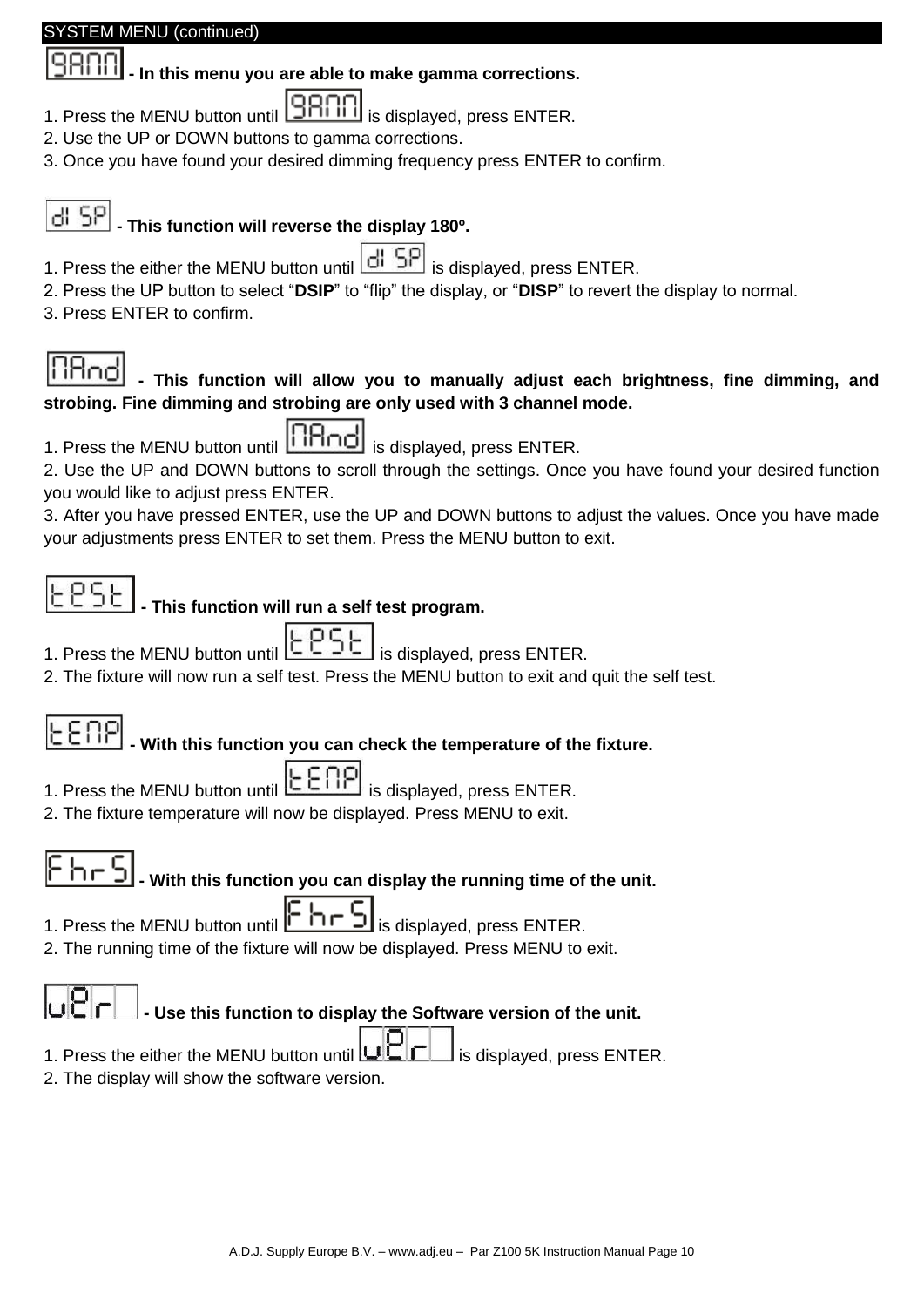#### <span id="page-10-0"></span>DMX OPERATION

**Universal DMX Control:** This function allows you to use a universal DMX-512 controller to control the dimmer, fine dimmer and strobe effect. A DMX controller allows you to create unique programs tailored to your individual needs.

1. The Par Z100 5K has 4 DMX channel modes; 1 channel mode, 2 channel mode, 3 channel mode, and 4 channel mode. See page 12 for a detailed description of the DMX values and traits.

2. To control your fixture in DMX mode, follow the set-up procedures on pages 6-7 as well as the set-up specifications that are included with your DMX controller.

3. Use the controller's faders to control the various DMX fixture traits.

4. This will allow you to create your own programs.

5. Follow the instructions on page 9 to select your DMX channel mode and set your desired DMX address.

6. For longer cable runs (more than a 100 feet) use a terminator on the last fixture.

7. For help operating in DMX mode consult the manual included with your DMX controller.

#### <span id="page-10-1"></span>BEAM ANGLE ADJUSTMENT

To adjust the beam angle slide the beam angle adjuster located inside/in front of the lens. See diagram below.

The beam angle can be adjusted manually, between 9°/ 15°/ 20**°**/25°/ 30°.

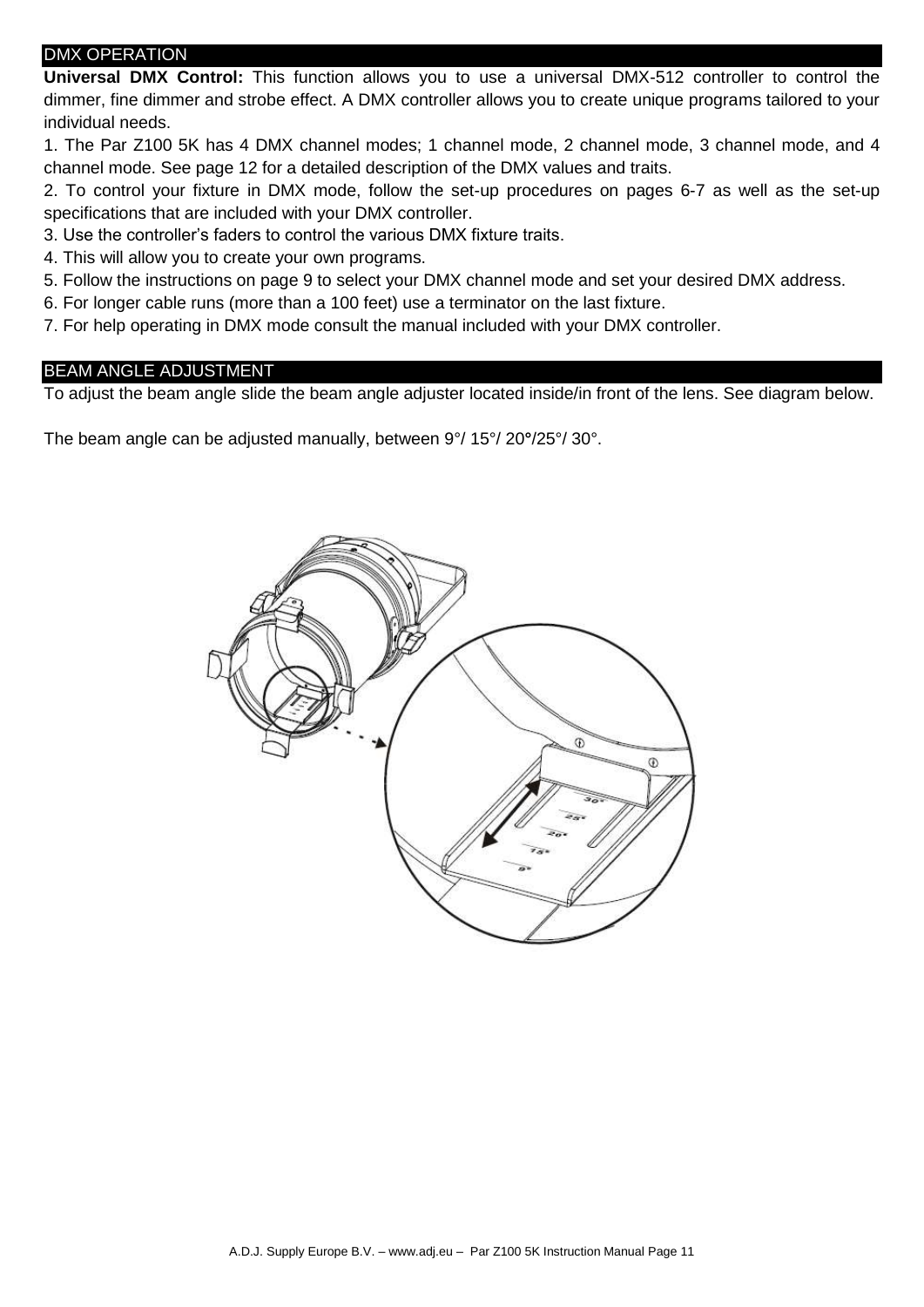<span id="page-11-0"></span>

| 1 CHANNEL MODE |           |                 |
|----------------|-----------|-----------------|
| <b>Channel</b> | Value     | <b>Function</b> |
|                |           | <b>DIMMER</b>   |
|                | $0 - 255$ | 0% - 100%       |

<span id="page-11-1"></span>

| 2 CHANNEL MODE |             |                                  |          |
|----------------|-------------|----------------------------------|----------|
| <b>Channel</b> | Value       | <b>Function</b>                  |          |
|                | $0 - 255$   | DIMMER 0% - 100%                 |          |
|                | $0 - 31$    | Shutter Closed (LEDs OFF)        |          |
|                | $32 - 63$   | Shutter OPEN (LEDs ON)           |          |
|                | $64 - 95$   | Strobe effect slow - fast        |          |
|                | $96 - 127$  | Shutter OPEN (LEDs ON)           | strobing |
|                | $128 - 159$ | Pulse effect in sequences        |          |
|                | $160 - 191$ | Shutter OPEN (LEDs ON)           |          |
|                | 192 - 223   | Random strobe effect slow - fast |          |
|                | $224 - 255$ | Shutter OPEN (LEDs ON)           |          |

<span id="page-11-2"></span>

| <b>3 CHANNEL MODE</b> |             |                                  |          |
|-----------------------|-------------|----------------------------------|----------|
| <b>Channel</b>        | Value       | <b>Function</b>                  |          |
|                       | $0 - 255$   | Dimmer 0% - 100%                 |          |
| 2                     | $0 - 255$   | Dimming fine                     |          |
| 3                     | $0 - 31$    | Shutter Closed (LEDs OFF)        |          |
|                       | $32 - 63$   | Shutter OPEN (LEDs ON)           |          |
|                       | $64 - 95$   | Strobe effect slow - fast        |          |
|                       | $96 - 127$  | Shutter OPEN (LEDs ON)           |          |
|                       | $128 - 159$ | Pulse effect in sequences        | strobing |
|                       | $160 - 191$ | Shutter OPEN (LEDs ON)           |          |
|                       | $192 - 223$ | Random strobe effect slow - fast |          |
|                       | $224 - 255$ | Shutter OPEN (LEDs ON)           |          |

<span id="page-11-3"></span>

| <b>4 CHANNEL MODE</b> |             |                                  |          |
|-----------------------|-------------|----------------------------------|----------|
| <b>Channel</b>        | Value       | <b>Function</b>                  |          |
|                       | $0 - 255$   | Dimmer 0% - 100%                 |          |
| 2                     | $0 - 255$   | Dimming fine                     |          |
| 3                     | $0 - 31$    | Shutter Closed (LEDs OFF)        |          |
|                       | $32 - 63$   | Shutter OPEN (LEDs ON)           |          |
|                       | 64 - 95     | Strobe effect slow - fast        |          |
|                       | $96 - 127$  | Shutter OPEN (LEDs ON)           | strobing |
|                       | $128 - 159$ | Pulse effect in sequences        |          |
|                       | $160 - 191$ | Shutter OPEN (LEDs ON)           |          |
|                       | 192 - 223   | Random strobe effect slow - fast |          |
|                       | $224 - 255$ | Shutter OPEN (LEDs ON)           |          |
| 4                     | $0 - 20$    | Standard                         |          |
|                       | $21 - 40$   | Stage                            |          |
|                       | $41 - 60$   | Tv                               | Dimmer   |
|                       | $61 - 80$   | Architectural                    | curves   |
|                       | $81 - 100$  | Theatre                          |          |
|                       | 101 - 120   | Stage 2                          |          |
|                       | 121 - 255   | Default to dimmer curve setting  |          |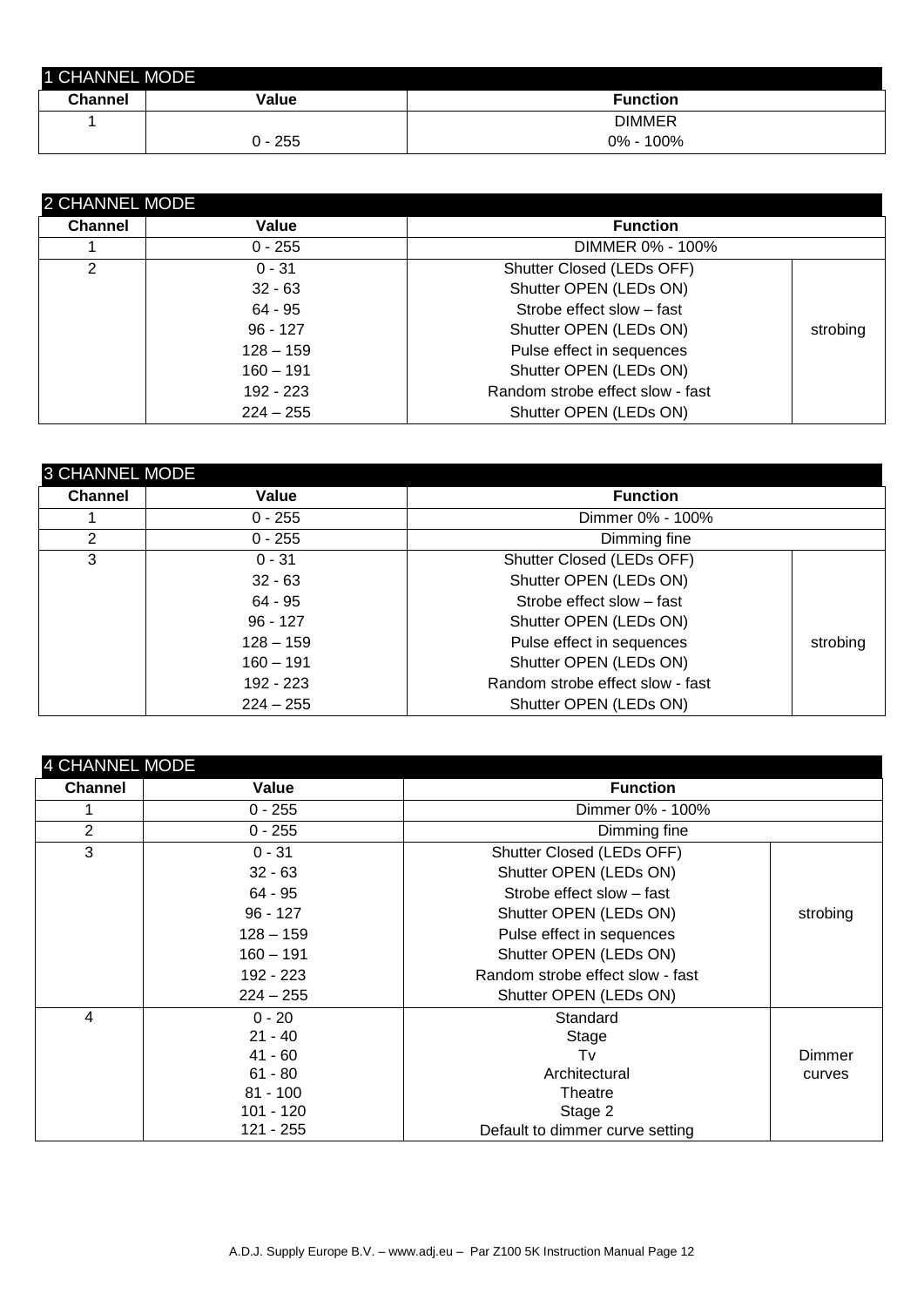<span id="page-12-0"></span>

| Dimming Curve<br><b>Ramp Effect</b> |                | 0 sec Fade Time<br>255 |                | 1 sec Fade Time<br>255 |
|-------------------------------------|----------------|------------------------|----------------|------------------------|
|                                     | Rise Time (ms) | Down Time (ms)         | Rise Time (ms) | Down Time (ms)         |
| Standard (default)                  | 0              | 0                      |                | O                      |
| Stage                               | 780            | 1100                   | 1540           | 1660                   |
| T٧                                  | 1180           | 1520                   | 1860           | 1940                   |
| Architectural                       | 1380           | 1730                   | 2040           | 2120                   |
| Theatre                             | 1580           | 1940                   | 2230           | 2280                   |
| Stage 2                             | 0              | 1100                   |                | 1660                   |

### <span id="page-12-1"></span>DIMENSIONAL DRAWINGS

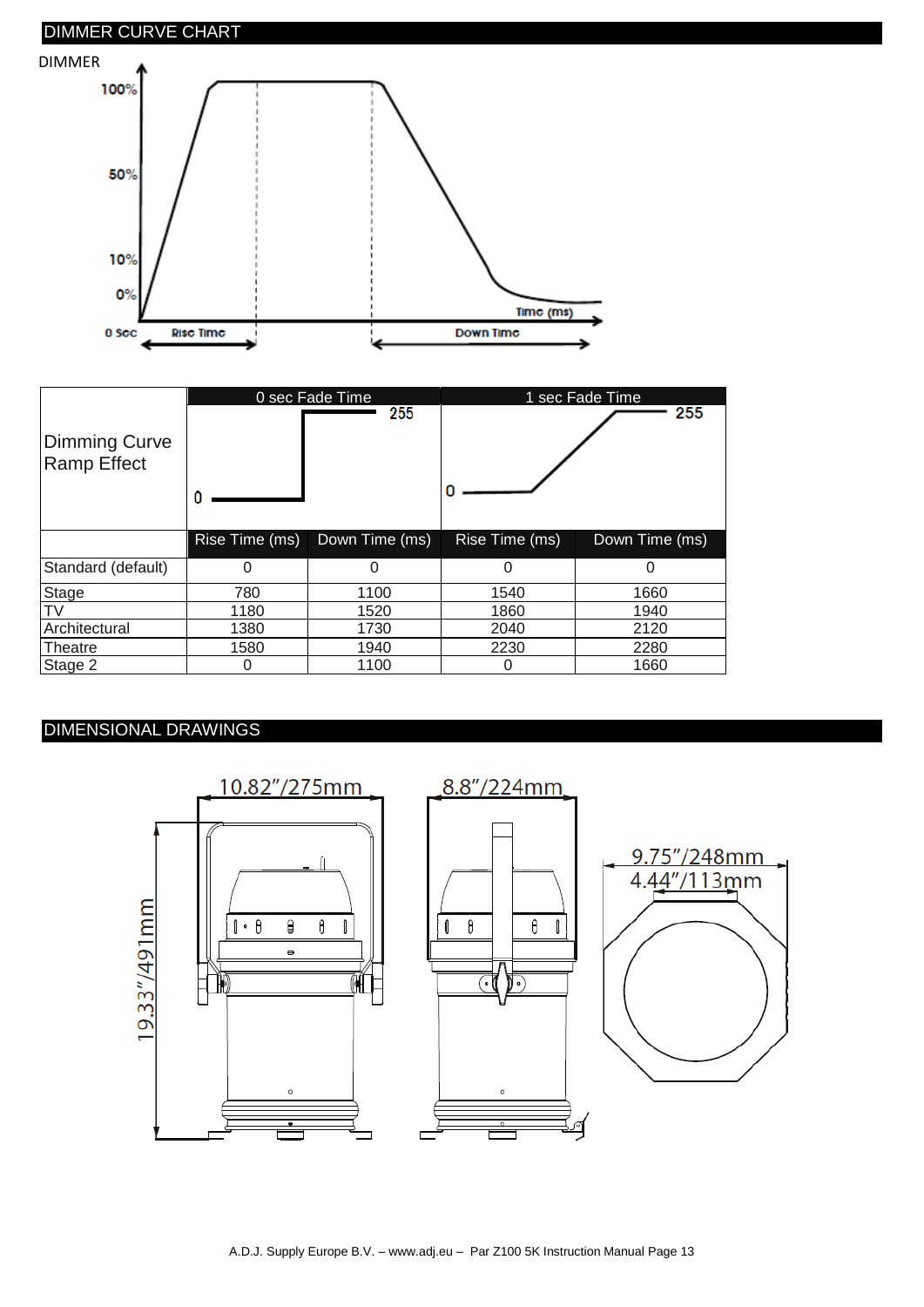#### <span id="page-13-0"></span>INSTALLATION

The unit should be mounted using a mounting clamp (not provided), affixing it to the mounting bracket that is provided with the unit. Always ensure that the unit is firmly fixed to avoid vibration and slipping while operating. Always ensure that the structure to which you are attaching the unit is secure and is able to support a weight of 10 times the unit's weight. Also, always use a safety cable that can hold 12 times the weight of the unit when installing the fixture.

The equipment must be installed by a professional, and it must be installed in a place where it is out of the reach of people's grasp.

#### <span id="page-13-1"></span>MULTIPLE UNIT POWER LINKING

*With this feature you can connect the fixtures to one another using the powerCON input and output sockets. The quantity that can be connected is 15 fixtures maximum @ 120V and 25 fixtures maximum @ 230V. After maximum fixtures is met you will need to use a new power outlet.* 

*NOTE: USE CAUTION WHEN POWER LINKING OTHER FIXTURES TO THE PAR Z100 5K AS THE POWER CONSUMPTION OF OTHER LIGHTING FIXTURES WILL VARY!*

#### <span id="page-13-2"></span>FUSE REPLACEMENT

Unplug the unit from any power source it may be connected to. Once the power has be disconnected, use a phillips head screw driver to unscrew the fuse holder located above the powerCON input. Remove the bad fuse and replace with a new one, and screw the fuse holder back in.

#### <span id="page-13-3"></span>**CLEANING**

Due to fog residue, smoke, and dust cleaning the internal and external optical lenses and mirror should be carried out periodically to optimize light output. Cleaning frequency depends on the environment in which the fixture operates (I.e. smoke, fog residue, dust, dew). In heavy club use we recommend cleaning on a monthly basis. Periodic cleaning will ensure longevity, and crisp output.

- 1. Use normal glass cleaner and a soft cloth to wipe down the outside casing.
- 2. Use a brush to wipe down the cooling vents and fan grill.
- 3. Clean the external optics with glass cleaner and a soft cloth every 20 days.
- 4. Clean the internal optics with glass cleaner and a soft cloth every 30-60 days.
- 5. Always be sure to dry all parts completely before plugging the unit back in.

#### <span id="page-13-4"></span>TROUBLE SHOOTING

*Trouble Shooting:* Listed below are a few common problems that you may encounter, with solutions. *No light output from the unit;*

- 1. Be sure the external fuse has not blown. The fuse is located on the rear panel of the unit.
- 2. Be sure the fuse holder is completely and properly seated.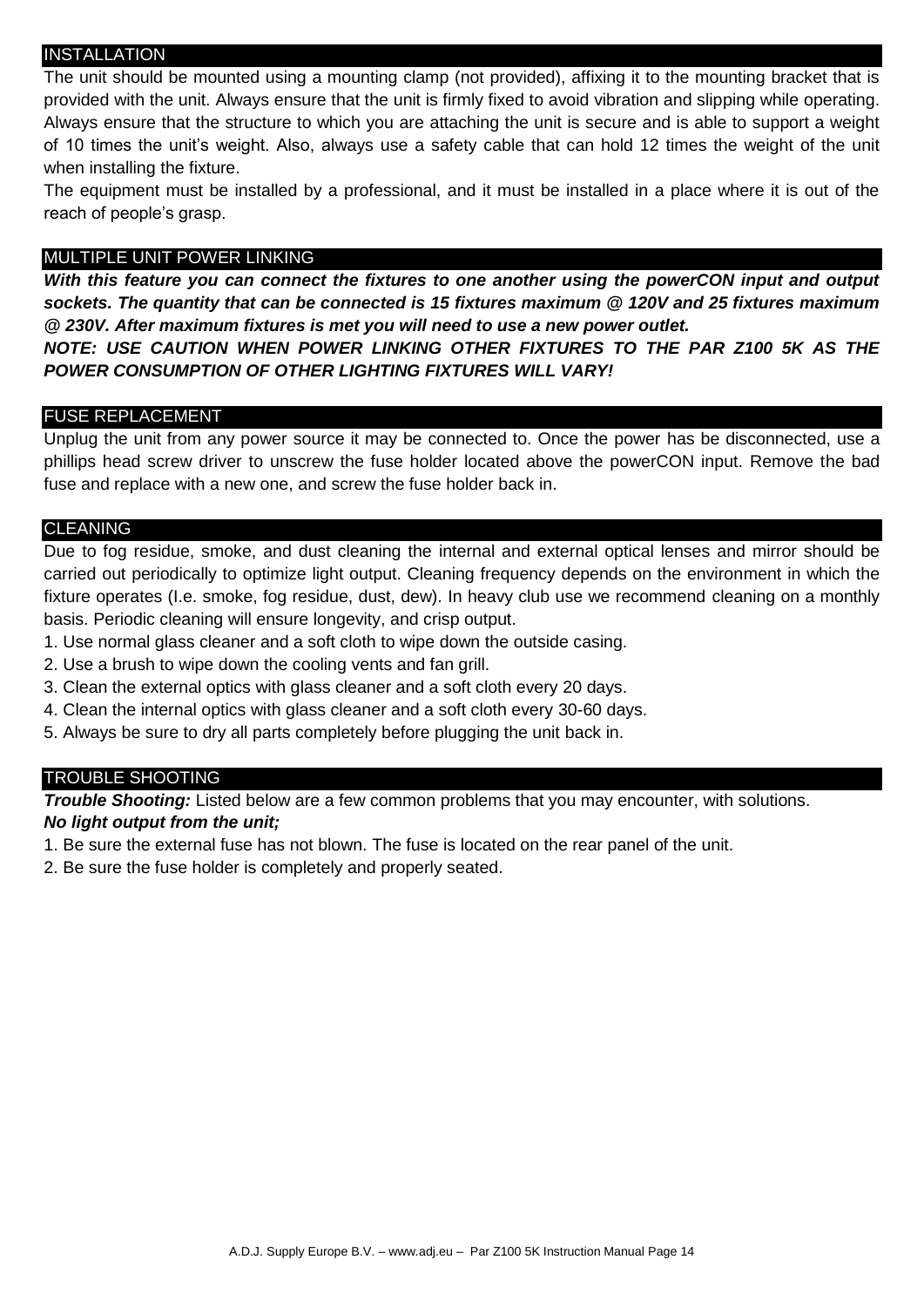<span id="page-14-0"></span>

| Model:                    | <b>Par Z100 5K</b>                        |
|---------------------------|-------------------------------------------|
| Voltage:                  | 100 - 240V, 50/60Hz                       |
| LED:                      | 1 x 98W COB LED                           |
| <b>Power Consumption:</b> | <b>115W</b>                               |
| <b>Power Linking:</b>     | 15 Fixtures Max. @ 120V                   |
|                           | 25 Fixtures Max. @ 230V                   |
| Dimensions:               | $19.33$ "(L) x $10.82$ "(W) x $8.75$ "(H) |
|                           | 491 x 275 x 224mm (with Bracket)          |
| Weight:                   | 8 Lbs. / 3.6 kgs.                         |
| Beam Angle:               | 9/15/20/25/30 Degrees                     |
| Fuse:                     | 3.15 Amp                                  |
| Duty Cycle:               | <b>None</b>                               |
| DMX:                      | 4 DMX Channel Modes: 1/2/3/4              |
| Color Temperature:        | 5700K                                     |
| <b>Working Position:</b>  | Any Safe, Secure Position                 |
|                           |                                           |

*Please Note:* Specifications and improvements in the design of this unit and this manual are subject to change without any prior written notice.

*Auto Sensing Voltage: This fixture contains an automatic voltage switch, which will auto sense the voltage when it is plugged into the power source.*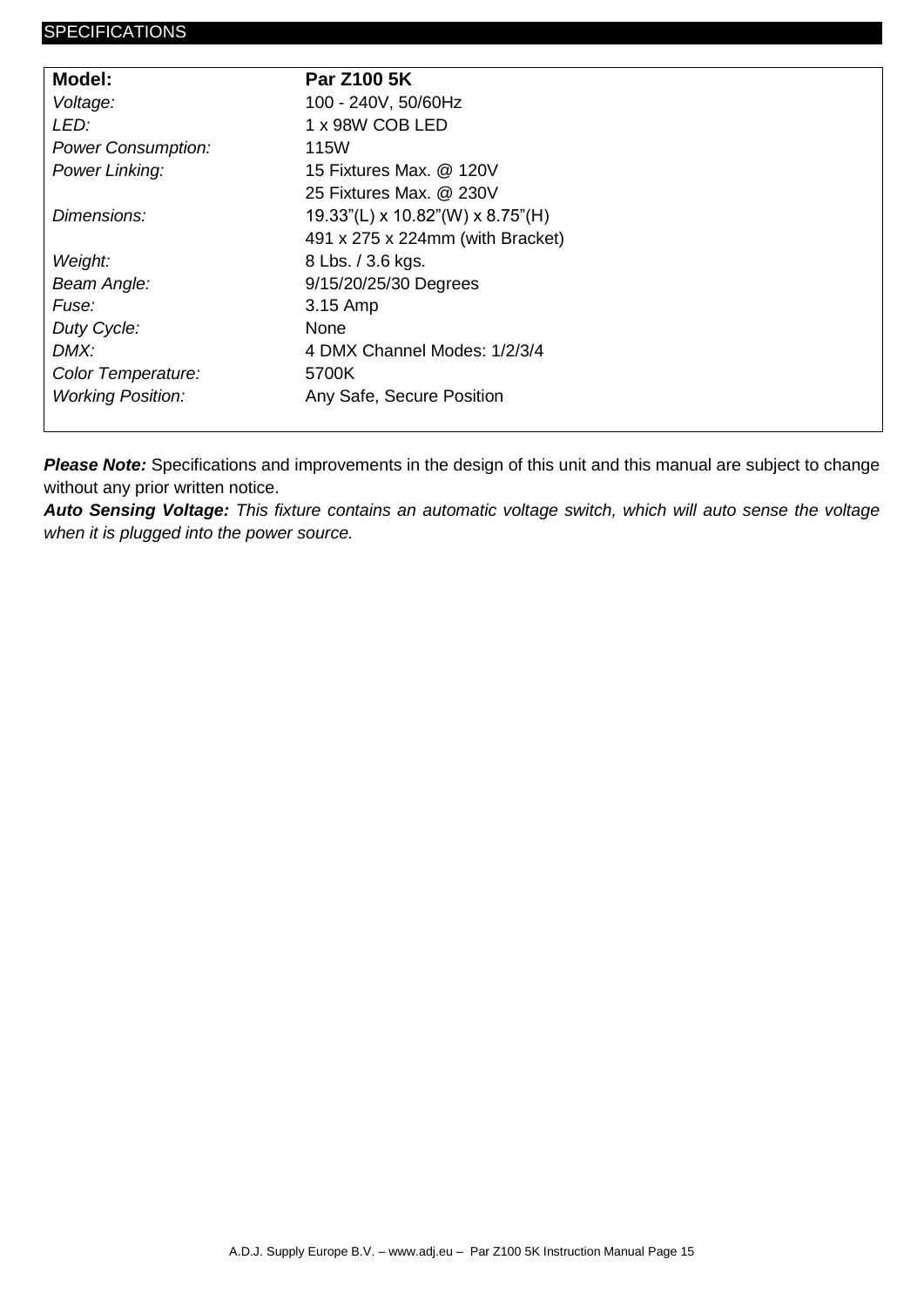#### <span id="page-15-0"></span>ROHS - A great Contribution to the Conservation of Environment

Dear Customer,

The European Union has adopted a directive on the restriction / prohibition of the use of hazardous substances. This directive, referred to as ROHS, is a frequently discussed topic in the electronic industry.

It restricts, among other things, six materials: Lead (Pb), Mercury (Hg), hexavalent chromium (CR VI), cadmium (Cd), polybrimated biphenyls as flame retardant (PBB), polybrominated diphenyl, also a flame retardant (PBDE). The directive applies to nearly all electronic and electrical devices whose mode of operation involves electric or electromagnetic fields – in short: each kind of electronics we have around us in our households or at work.

As manufacturers of products of the brands of AMERICAN AUDIO, AMERICAN DJ, ELATION Professional and ACCLAIM Lighting, we are obligated to comply with the RoHS directive. Therefore, as early as two years prior to the directive coming into force, we started our search for alternative environmentally friendly materials and manufacturing processes.

Well before the RoHS directive took effect, all of our products were manufactured meeting the standards of the European Union. With regular audits and material tests we can still assure that the components we use are always RoHS-compliant and that the manufacturing process, as far as the state of technology allows, is environmentally friendly.

The ROHS directive is an important step to the protection of our environment. We, as manufactures, feel obligated to make our contribution in this respect.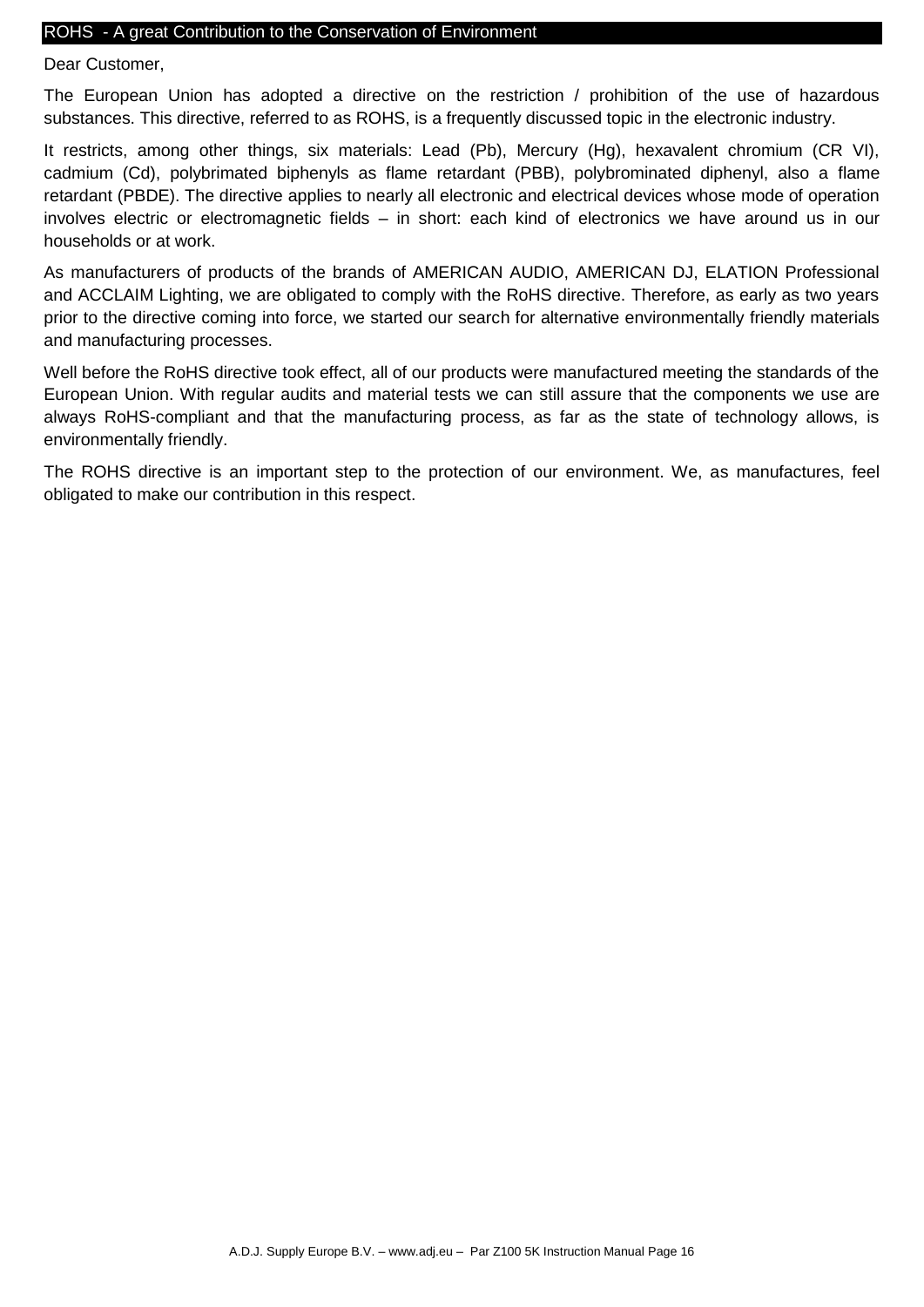#### <span id="page-16-0"></span>WEEE – Waste of Electrical and Electronic Equipment

Every year thousands of tonnes of electronic components, which are harmful to the environment, end up at the waste disposals around the world. To ensure the best possible disposal or recovery of electronic components, the European Union has adopted the WEEE directive.

The WEEE-system (Waste of Electrical and Electronic Equipment) can be compared with the system of the "Green Spot", which has been in use for several years. The manufactures have to make their contribution to the utilization of waste at the time they release the product. Money resources obtained by doing so will be applied to develop a common system of waste management. Thereby we can ensure professional and environmentally friendly scraping and recycling program.

As manufactures, we are part of the German system of EAR and we make our contribution towards it.

#### (Registration in Germany: DE41027552)

That means that products of AMERICAN DJ and AMERICAN AUDIO can be left in the collection points free of charge and they will be used in the recycling program. Products of ELATION Professional, which are used only by professionals, shall be handled by us. Please send Elation products directly to us at the end of their lifetime so that we can professionally dispose of them.

Like the above ROHS, the WEEE directive is an important contribution to the environment protection and we are glad to help to clean the environment with this disposal system.

We are happy to answer any of your inquiries and welcome your suggestions at: [info@americandj.eu](mailto:info@americandj.eu)